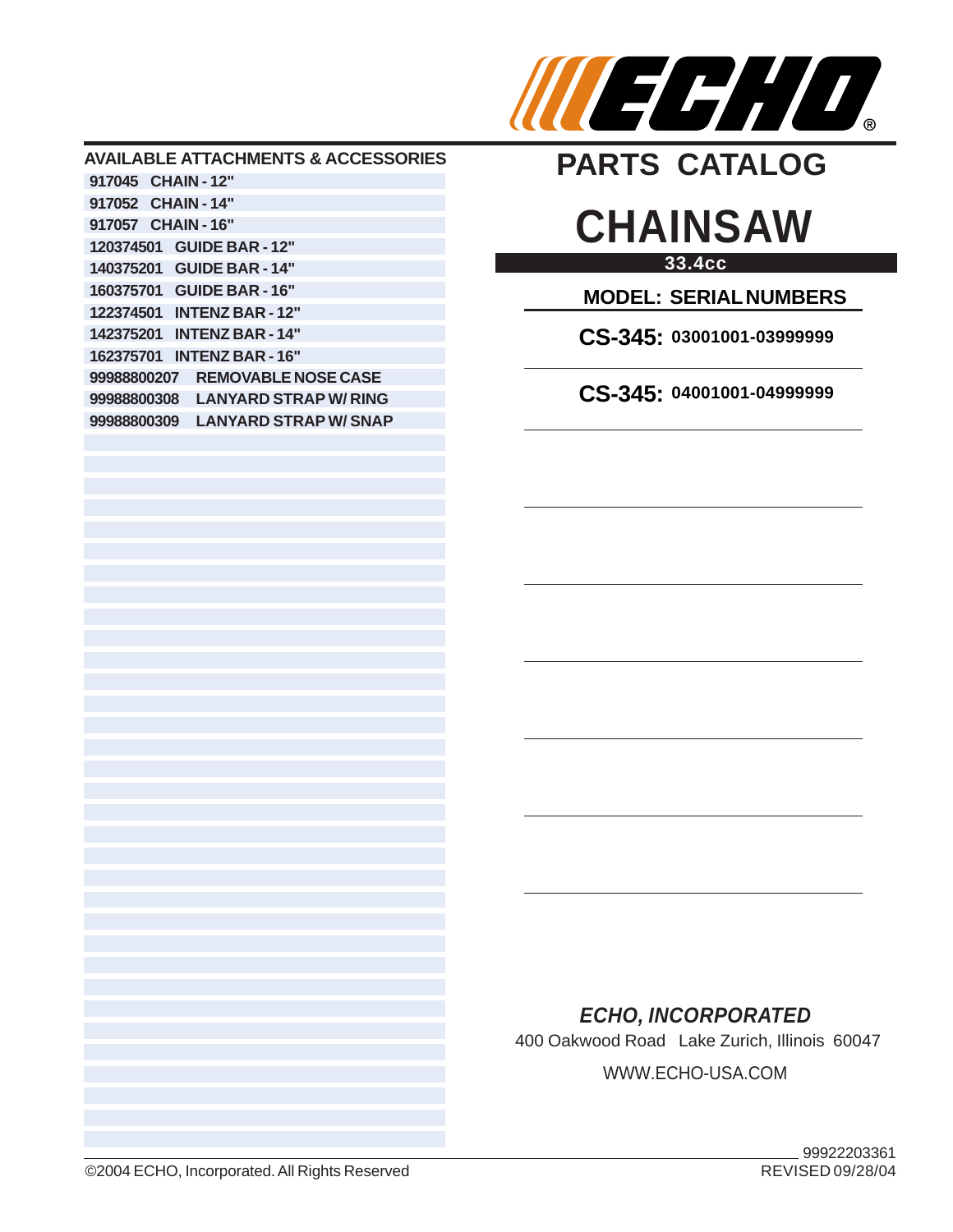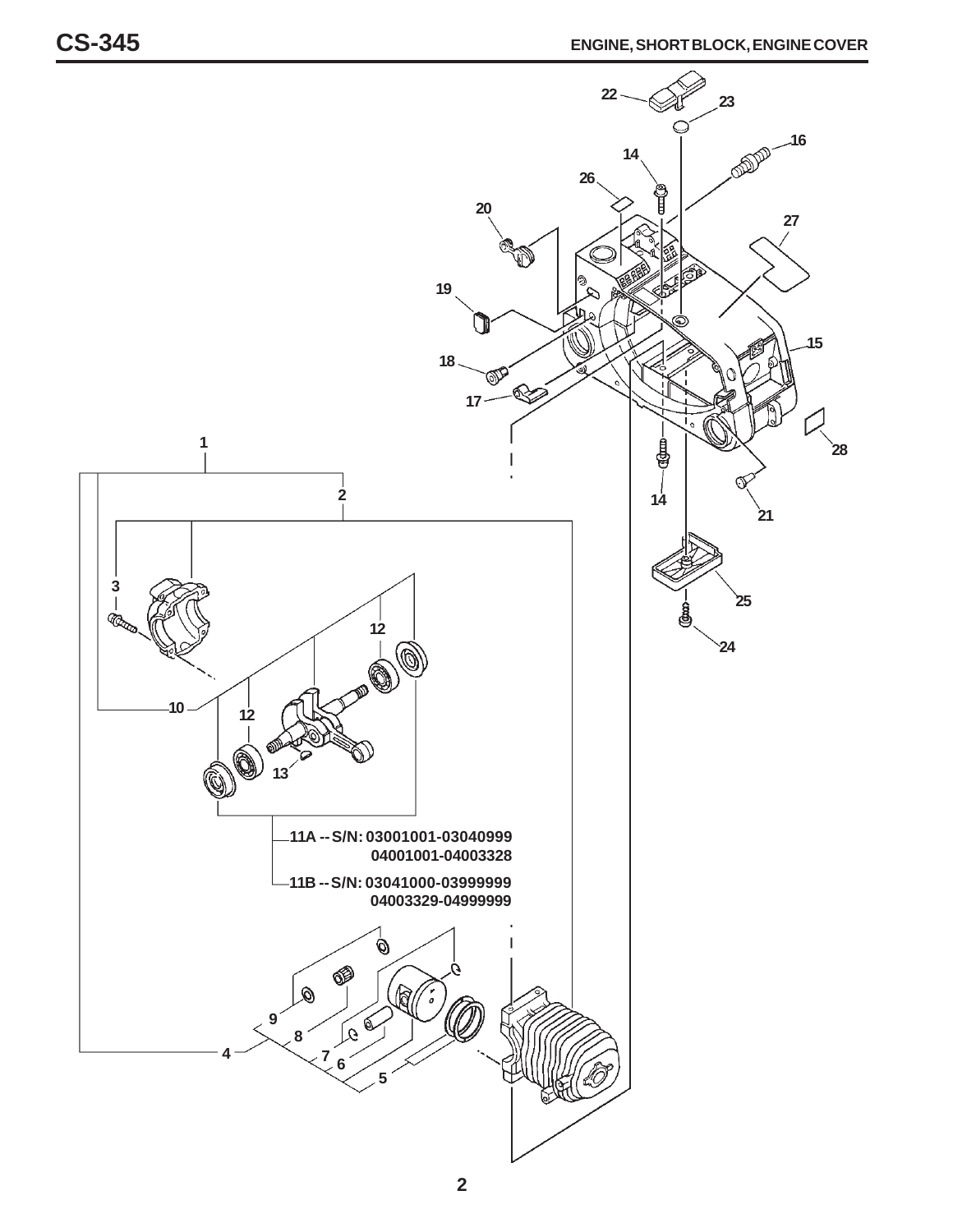|                | ITEM PART NUMBER QTY DESCRIPTION |                |                                                        | <b>REMARKS</b>            |  |  |
|----------------|----------------------------------|----------------|--------------------------------------------------------|---------------------------|--|--|
|                |                                  |                |                                                        |                           |  |  |
|                | OPTIONAL ENGINE REPOWER          |                |                                                        |                           |  |  |
| $\mathbf{1}$   | SB1069                           | $\mathbf{1}$   | <b>SHORT BLOCK</b>                                     | INCLUDES ITEMS 2-12<br>п  |  |  |
|                |                                  |                |                                                        |                           |  |  |
| $\overline{2}$ | ------------------               | $\mathbf{1}$   | <b>CRANKCASE SET</b>                                   | INCLUDES ITEM3            |  |  |
| 3              | 90023805025                      | 4              | SCREW 5X25                                             |                           |  |  |
| 4              | P021002270                       | $\mathbf{1}$   | <b>PISTONKIT</b>                                       | <b>INCLUDES ITEMS 5-9</b> |  |  |
| 5              | 10001113330                      | $\overline{2}$ | <b>RING, PISTON</b>                                    |                           |  |  |
| $\,$ 6 $\,$    | 10001315330                      | $\mathbf{1}$   | PIN, PISTON                                            |                           |  |  |
| $\overline{7}$ | 10001504630                      | $\overline{2}$ | <b>CIRCLIP, PISTON PIN</b>                             |                           |  |  |
| 8              | 17501203930                      | $\mathbf{1}$   | <b>BEARING, NEEDLE</b>                                 |                           |  |  |
| $9\,$          | 10001411520                      | $\overline{2}$ | <b>SPACER, PISTON PIN</b>                              |                           |  |  |
| 10             | ------------------               | $\mathbf{1}$   | <b>CRANKSHAFT ASY</b>                                  | INCLUDES ITEMS 11-12      |  |  |
| <b>11A</b>     | 10021338330                      | $\overline{2}$ | OIL SEAL -- S/N: 03001001-03040999 & 04001001-04003328 |                           |  |  |
| 11B            | V505000010                       | $\overline{2}$ | OIL SEAL -- S/N: 03041000-03999999 & 04003329-04999999 | п                         |  |  |
| 12             | 9403536201                       | $\overline{2}$ | BEARING, BALL 6201                                     |                           |  |  |
| 13             | 10014239130                      | $\mathbf{1}$   | <b>WOODRUFF KEY</b>                                    |                           |  |  |
| 14             | 90010605016                      | 4              | BOLT5X16                                               |                           |  |  |
| 15             | A190000021                       | $\mathbf{1}$   | COVER, ENGINE                                          |                           |  |  |
| 16             | 43301103931                      | $\overline{2}$ | <b>STUD, GUIDE BAR</b>                                 |                           |  |  |
| 17             | 13033639530                      | $\mathbf{1}$   | <b>PLUG</b>                                            |                           |  |  |
| 18             | 12902339130                      | 1              | <b>GROMMET, IDLE</b>                                   |                           |  |  |
| 19             | 10403439130                      | $\mathbf{1}$   | <b>PLUG</b>                                            |                           |  |  |
| 20             | 17881039630                      | $\mathbf{1}$   | <b>GROMMET, CHOKE</b>                                  |                           |  |  |
| 21             | 43611413930                      | $\mathbf{1}$   | VALVE, CHECK                                           |                           |  |  |
| 22             | 10402939230                      | 1              | <b>COVER-TOP</b>                                       |                           |  |  |
| 23             | 16391139130                      | $\mathbf{1}$   | <b>PLUG</b>                                            |                           |  |  |
| 24             | 90025604016                      | $\mathbf{1}$   | SCREW4X16                                              |                           |  |  |
| 25             | 10404439230                      | $\mathbf{1}$   | <b>COVER-BOTTOM</b>                                    |                           |  |  |
| 26             | 89016739230                      | 1              | LABEL, PURGE PUMP                                      |                           |  |  |
| 27             | 89011439433                      | $\mathbf{1}$   | LABEL, CAUTION                                         |                           |  |  |
| 28             | 89016006361                      | 1              | LABEL, HOT                                             |                           |  |  |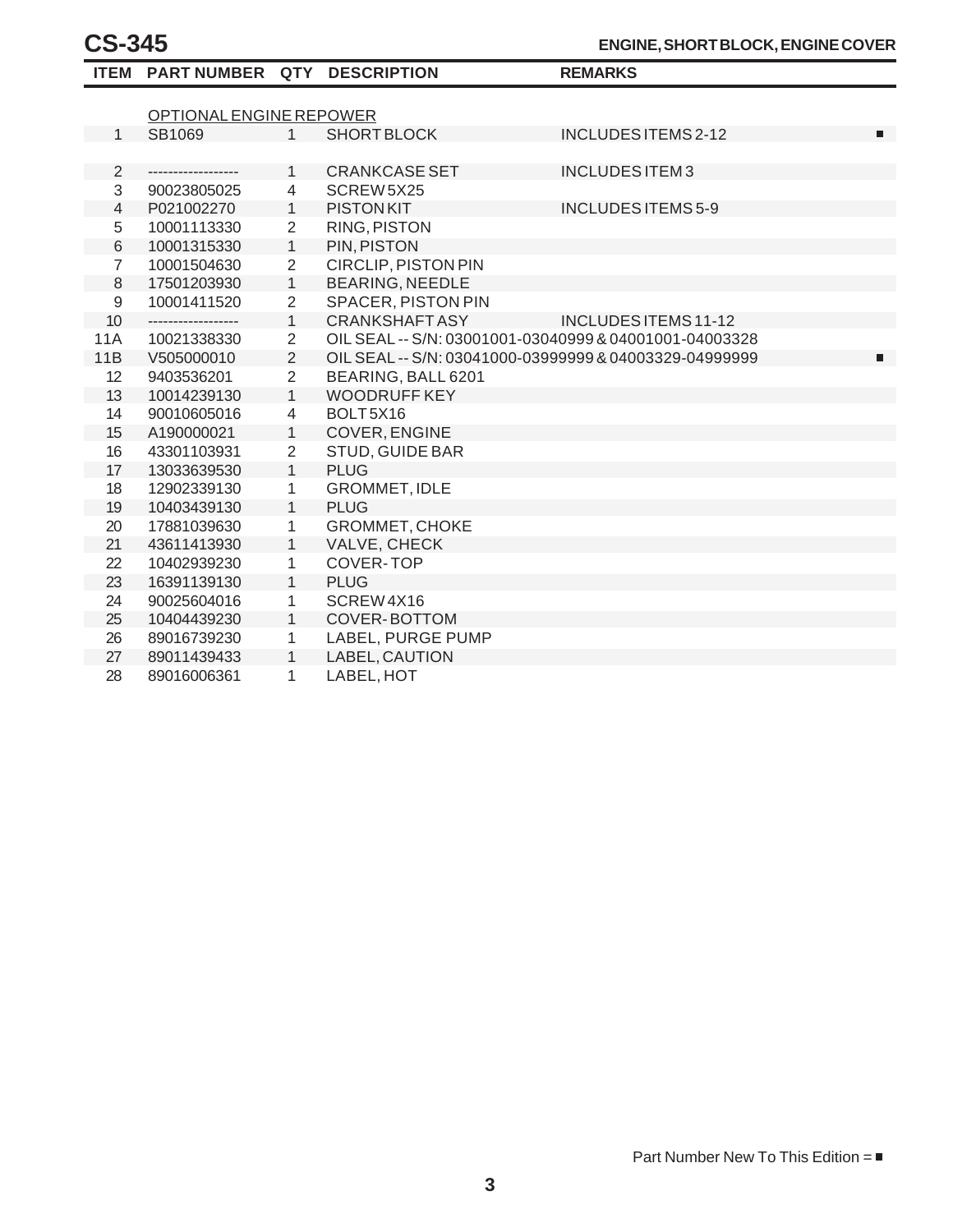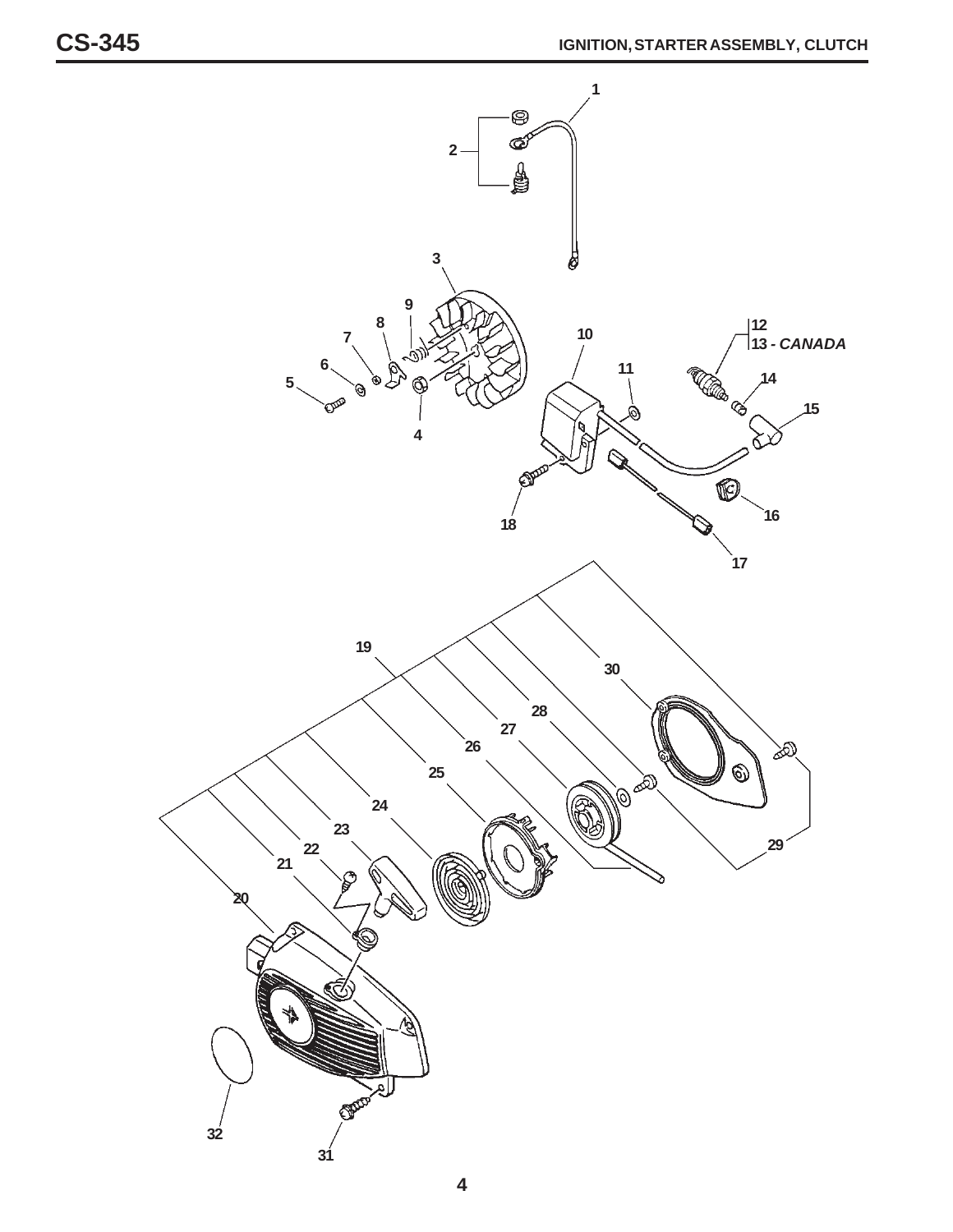|                | ITEM PART NUMBER QTY DESCRIPTION |                |                          | <b>REMARKS</b>                                                     |
|----------------|----------------------------------|----------------|--------------------------|--------------------------------------------------------------------|
|                |                                  |                |                          |                                                                    |
| 1              | 16201039131                      | 1              | LEAD, GROUND             |                                                                    |
| $\overline{2}$ | 16340019830                      | $\mathbf{1}$   | <b>SWITCH, IGNITION</b>  |                                                                    |
| 3              | A409000141                       | 1              | <b>FLYWHEEL</b>          | П                                                                  |
| 4              | 90051500008                      | 1              | <b>FLANGE NUT 8</b>      |                                                                    |
| 5              | 90021605012                      | $\overline{2}$ | SCREW5X12                |                                                                    |
| 6              | 90060300005                      | $\overline{2}$ | <b>WASHER 5</b>          |                                                                    |
| $\overline{7}$ | 17724704630                      | $\mathbf{2}$   | SPACER, RATCHET          |                                                                    |
| 8              | 17721835631                      | $\overline{2}$ | PAWL, STARTER            |                                                                    |
| $\mathsf g$    | 17723435430                      | $\overline{2}$ | SPRING, RETURN           |                                                                    |
| 10             | 15662639230                      | 1              | <b>COIL, IGNITION</b>    |                                                                    |
| 11             | 15011716430                      | $\overline{2}$ | <b>SPACER</b>            |                                                                    |
| 12             | 15901019830                      | $\mathbf{1}$   | SPARK PLUG -- BPM-8Y     |                                                                    |
| 13             | A425000000                       | 1              | SPARK PLUG -- BPMR-8Y    | CANADA MODELS: 04001001-04999999<br>$\Box$                         |
| 14             | 15901103432                      | 1              | TERMINAL, SPARK PLUG CAP |                                                                    |
| 15             | 15901201620                      | 1              | CAP, SPARK PLUG          |                                                                    |
| 16             | 15611004920                      | 1              | <b>BUSHING</b>           |                                                                    |
| 17             | 16201039430                      | 1              | <b>LEAD, IGNITION</b>    |                                                                    |
| 18             | 90023805022                      | $\overline{2}$ | SCREW5X22                |                                                                    |
| 19             | 17720039631                      | 1              | <b>STARTER ASY</b>       | INCLUDES ITEMS 20-30                                               |
| 20             | 17723239630                      | 1              | <b>HOUSING, STARTER</b>  |                                                                    |
| 21             | 17722739131                      | 1              | GUIDE, ROPE              |                                                                    |
| 22             | 90029603014                      | $\mathbf{1}$   | SCREW3X14                |                                                                    |
| 23             | 17722835430                      | 1              | <b>GRIP, STARTER</b>     |                                                                    |
| 24             | 17722039630                      | $\mathbf{1}$   | SPRING, REWIND           |                                                                    |
| 25             | 17722139630                      | 1              | PLATE, STARTER           |                                                                    |
| 26             | 17722606530                      | 1              |                          | ROPE, STARTER 3mm(1/8") X 850mm(33-1/2"), BULK OPTION: 99944444000 |
| 27             | A506000000                       | 1              | REEL, ROPE               |                                                                    |
| 28             | 17721404630                      | $\mathbf{1}$   | <b>WASHER</b>            |                                                                    |
| 29             | 90025304014                      | 4              | SCREW4X14                |                                                                    |
| 30             | 10153439530                      | 1              | PLATE, GUIDE             |                                                                    |
| 31             | 90025604016                      | 4              | SCREW4X16                |                                                                    |
| 32             | 89011849330                      | 1              | LABEL, ECHO              |                                                                    |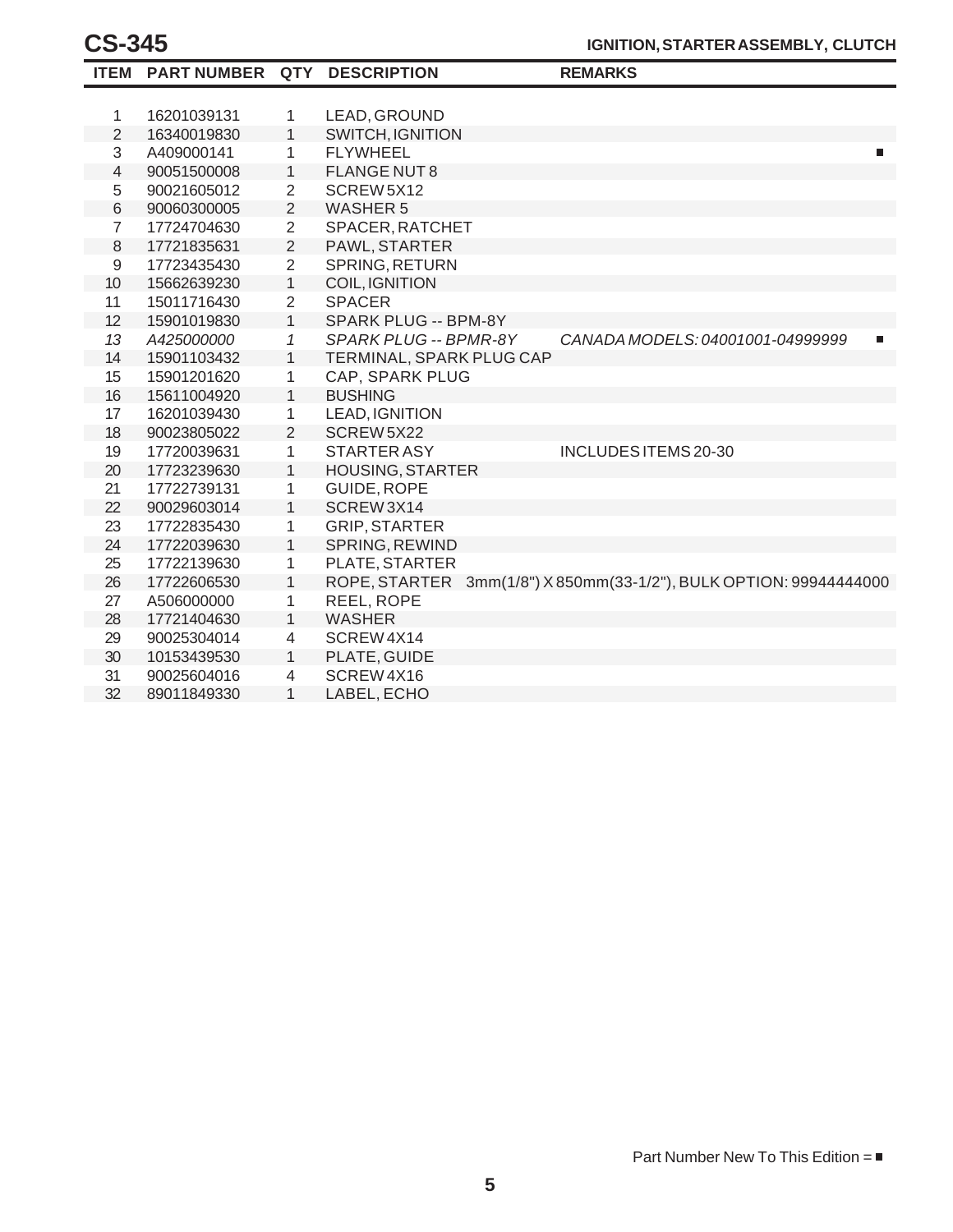

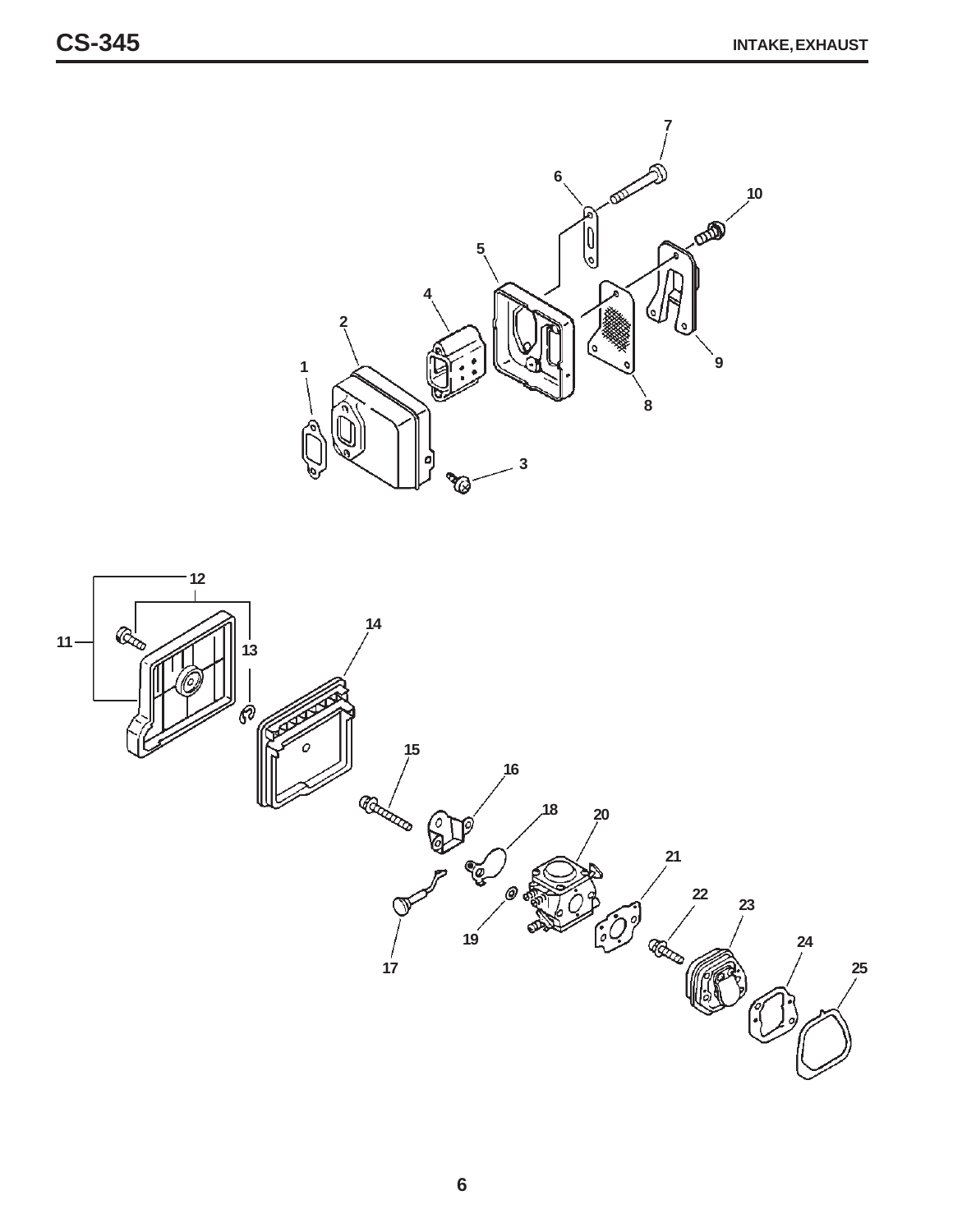|                | ITEM PART NUMBER QTY DESCRIPTION |                |                        | <b>REMARKS</b>              |
|----------------|----------------------------------|----------------|------------------------|-----------------------------|
|                |                                  |                |                        |                             |
| 1              | 14551013931                      | 1.             | GASKET, EXHAUST        |                             |
| 2              | 14585813931                      | $\mathbf{1}$   | <b>MUFFLER</b>         |                             |
| 3              | 90025004008                      | 1              | SCREW4X8               |                             |
| 4              | 14585913930                      | $\mathbf{1}$   | <b>SILENCER</b>        |                             |
| 5              | 14586135530                      | 1              | LID, MUFFLER           |                             |
| 6              | 14564213930                      | $\mathbf{1}$   | PLATE, EYE             |                             |
| $\overline{7}$ | 10102313930                      | $\overline{2}$ | <b>FLANGE BOLT</b>     |                             |
| 8              | 14586213931                      | $\mathbf{1}$   | <b>SCREEN, MUFFLER</b> |                             |
| 9              | 14587635530                      | 1              | GUIDE, EXHAUST         |                             |
| 10             | 90025004008                      | 3              | SCREW4X8               |                             |
|                |                                  |                |                        |                             |
| 11             | 13030239134                      | 1.             | <b>CLEANER LID ASY</b> | <b>INCLUDES ITEMS 12-13</b> |
| 12             | 13040613932                      | $\mathbf{1}$   | <b>BOLT ASY</b>        | <b>INCLUDES ITEMS 13</b>    |
| 13             | 90070000004                      | 1              | E-RING4                |                             |
| 14             | 13031039131                      | $\mathbf{1}$   | FILTER, AIR            |                             |
| 15             | 90023805045                      | $\overline{2}$ | SCREW 5X45             |                             |
| 16             | 12901139130                      | $\mathbf{1}$   | PLATE, PREVENT         |                             |
| 17             | 17851039230                      | 1              | ROD, CHOKE             |                             |
| 18             | 17851539130                      | $\mathbf{1}$   | SHUTTER, CHOKE         |                             |
| 19             | 17851603930                      | $\overline{2}$ | <b>WASHER</b>          |                             |
| 20             | A021000230                       | 1              | CARBURETOR -- WT-589   |                             |
| 21             | V103000021                       | 1              | <b>GASKET, INTAKE</b>  |                             |
| 22             | 90025005018                      | $\overline{2}$ | SCREW 5X18             |                             |
| 23             | P021004590                       | $\mathbf{1}$   | <b>INSULATOR KIT</b>   |                             |
| 24             | V103000120                       | $\mathbf{1}$   | <b>GASKET, INTAKE</b>  |                             |
| 25             | 13001239130                      | 1              | <b>SEAL</b>            |                             |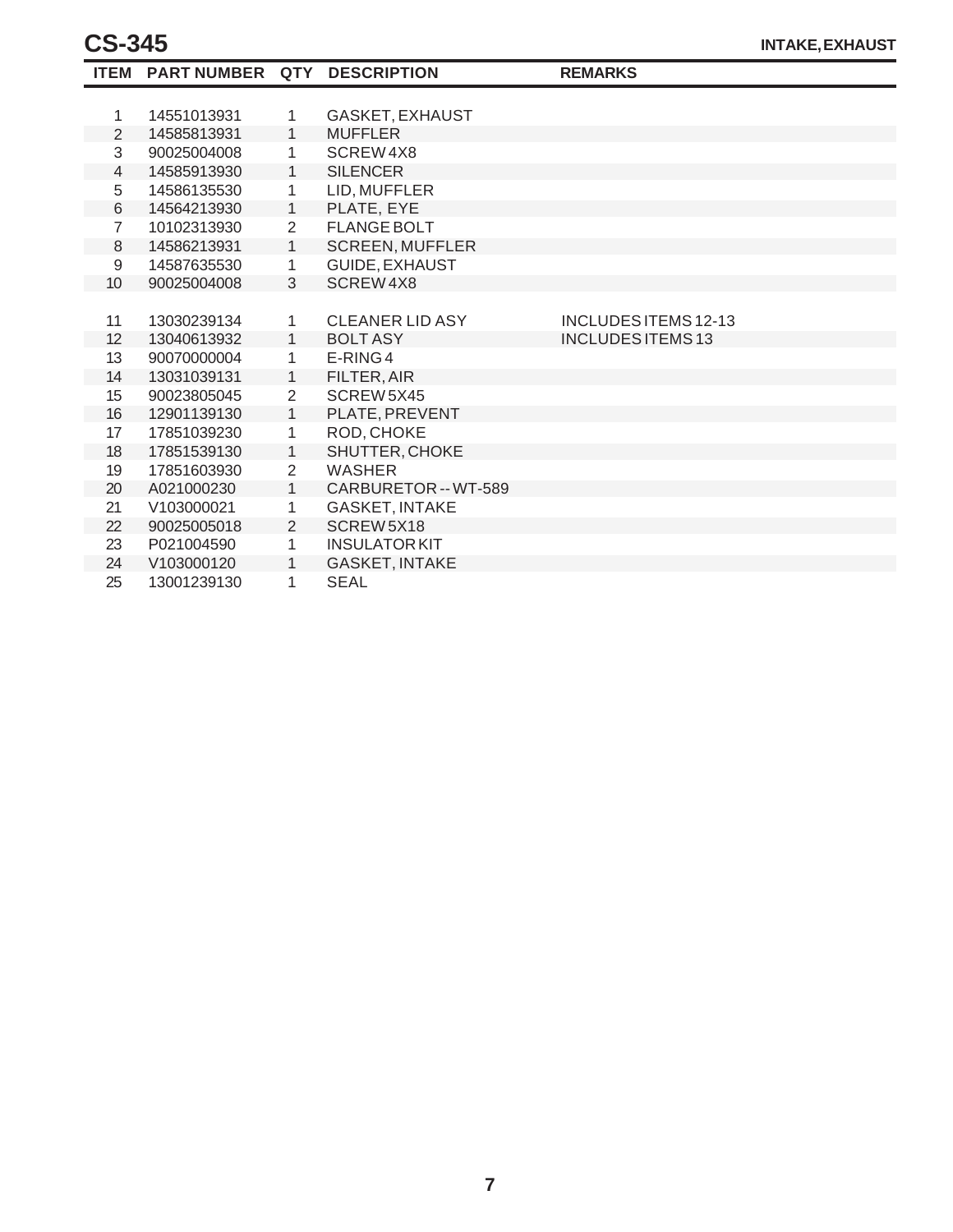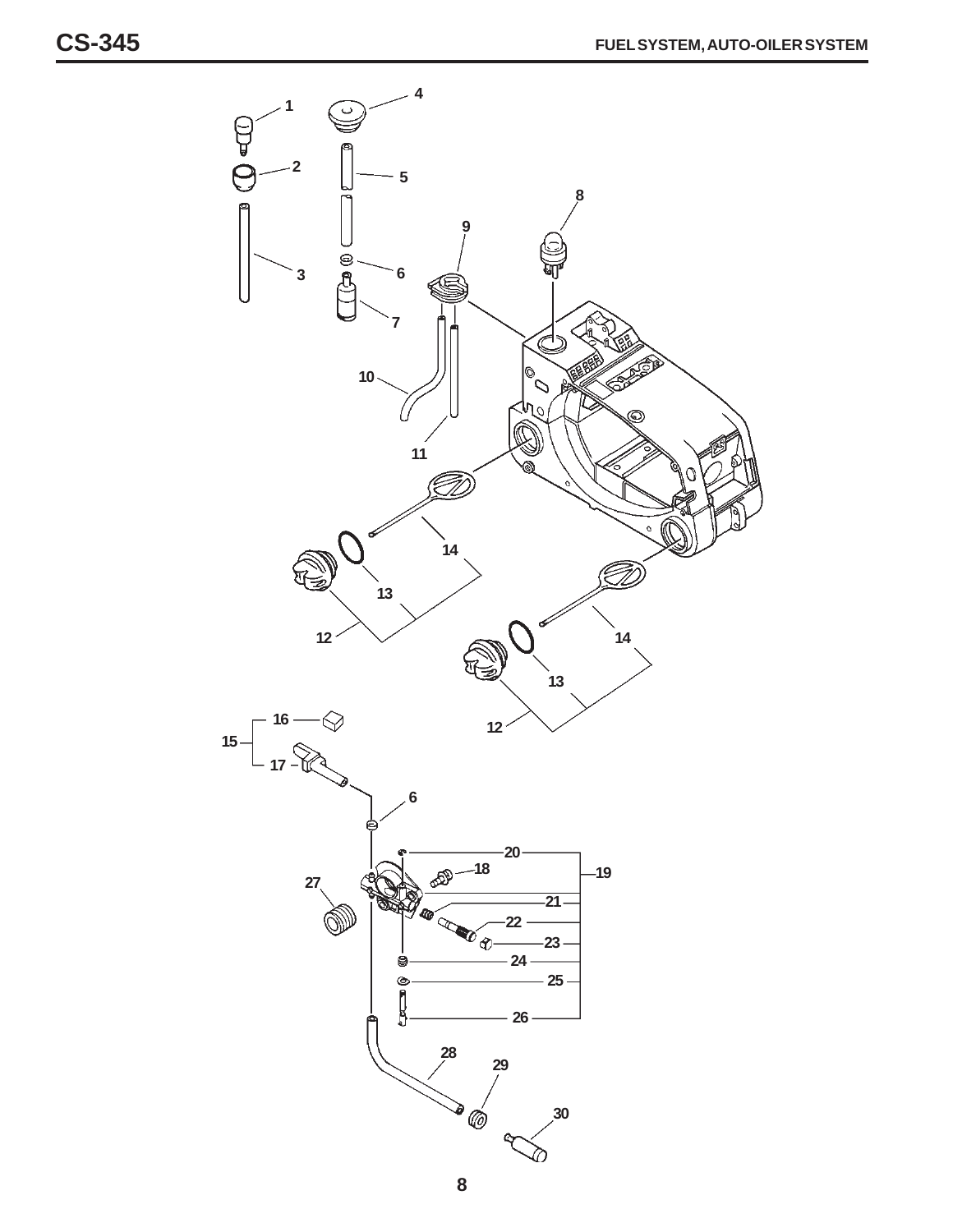|                | ITEM PART NUMBER QTY DESCRIPTION |                |                       | <b>REMARKS</b>              |
|----------------|----------------------------------|----------------|-----------------------|-----------------------------|
|                |                                  |                |                       |                             |
| 1              | 13130056430                      | 1              | VALVE, CHECK          |                             |
| $\overline{2}$ | 13132839130                      | $\mathbf{1}$   | COVER, VENT           |                             |
| 3              | 13201004920                      | 1              | PIPE, VENT-3X5X150mm  | BULK OPTION: 90014          |
| $\overline{4}$ | 13211539130                      | 1              | <b>GROMMET, FUEL</b>  |                             |
| 5              | 13201239130                      | $\mathbf{1}$   | PIPE, FUEL-3X6X160mm  | BULK OPTION: 90015          |
| $\,$ 6 $\,$    | 13201326630                      | 2              | <b>CLIP</b>           |                             |
| $\overline{7}$ | 13120514930                      | 1              | FILTER, FUEL          |                             |
| 8              | 12318139130                      | $\mathbf{1}$   | PUMP, PRIMER          |                             |
| $\mathsf 9$    | 13275839130                      | 1              | <b>BRACKET, PUMP</b>  |                             |
| 10             | 13271639130                      | $\mathbf{1}$   | PIPE, 2X4X42mm        | BULK OPTION: 90018          |
| 11             | 13131239130                      | 1              | PIPE, 3X5X70mm        | BULK OPTION: 90014          |
| 12             | 43600139231                      | $\overline{2}$ | <b>TANK CAP ASY</b>   | INCLUDES ITEMS 13-14        |
| 13             | 90072100025                      | $\overline{2}$ | O-RING <sub>25</sub>  |                             |
| 14             | 13105119830                      | $\overline{2}$ | <b>LINK</b>           |                             |
| 15             | 43720139131                      | 1              | OIL PIPE KIT          | <b>INCLUDES ITEMS 16-17</b> |
| 16             | 43724439130                      | $\mathbf{1}$   | PAD, FOAM             |                             |
| 17             | 43721139133                      | 1              | <b>PIPE</b>           |                             |
| 18             | 90023505012                      | 2              | SCREW5X12             |                             |
| 19             | 43700239130                      | 1              | <b>AUTO-OILER ASY</b> | INCLUDES ITEMS 20-26        |
| 20             | 12312715030                      | 1              | <b>RING</b>           |                             |
| 21             | 43701938330                      | 1              | <b>SPRING</b>         |                             |
| 22             | 43702437330                      | $\mathbf{1}$   | <b>PLUNGER</b>        |                             |
| 23             | 43706237330                      | 1              | CAP, OIL PUMP         |                             |
| 24             | 43701537330                      | $\mathbf{1}$   | <b>SPRING</b>         |                             |
| 25             | 43702937330                      | 1              | <b>WASHER</b>         |                             |
| 26             | 43701639130                      | $\mathbf{1}$   | NEEDLE, ADJUST        |                             |
| 27             | 43706338330                      | 1              | GEAR, WORM            |                             |
| 28             | V471000110                       | $\mathbf{1}$   | PIPE, OIL - 3X6X115   | BULK OPTION: 90015          |
| 29             | V137000010                       | 1              | <b>GROMMET, FUEL</b>  |                             |
| 30             | 43620502832                      | $\mathbf{1}$   | STRAINER, OIL         |                             |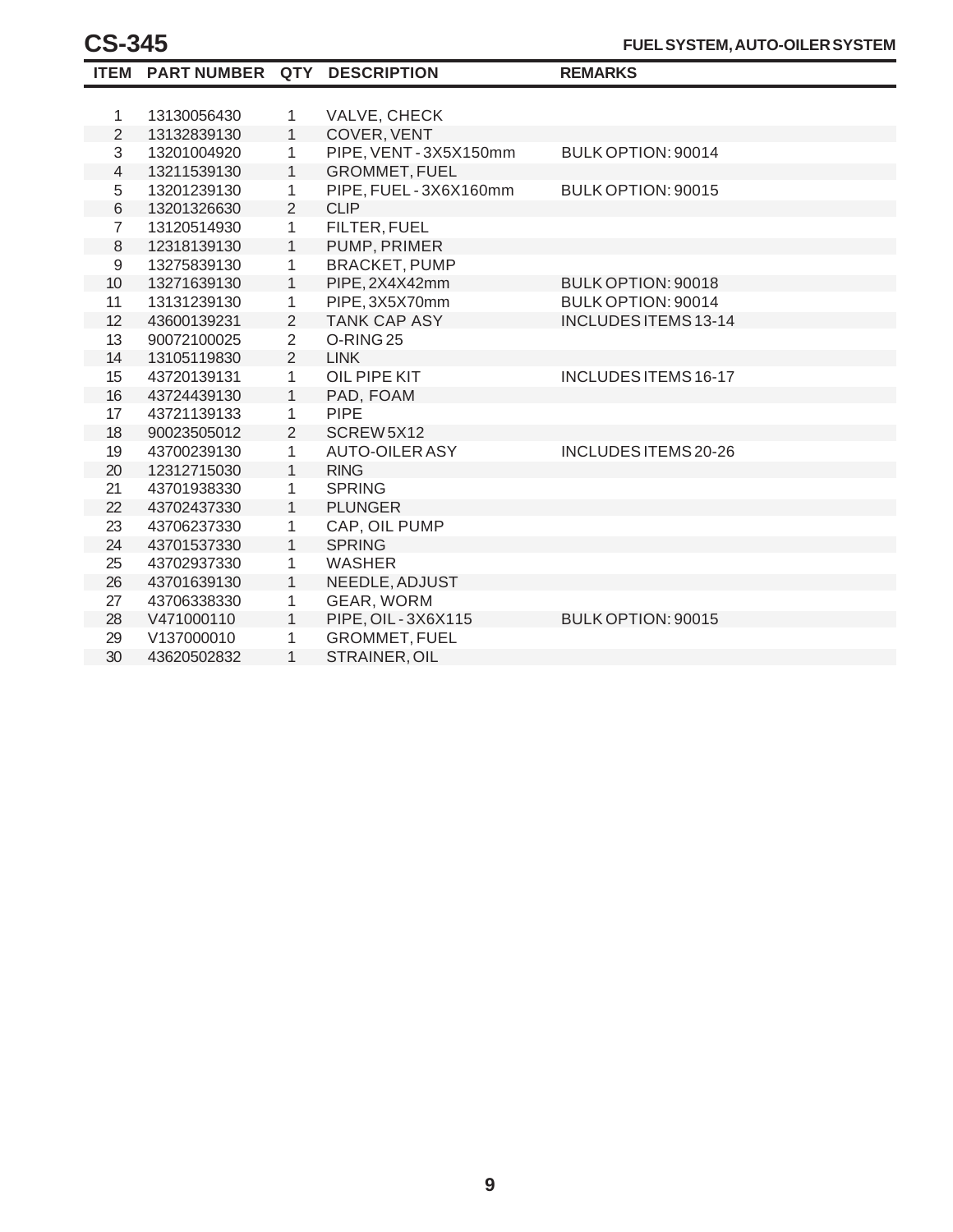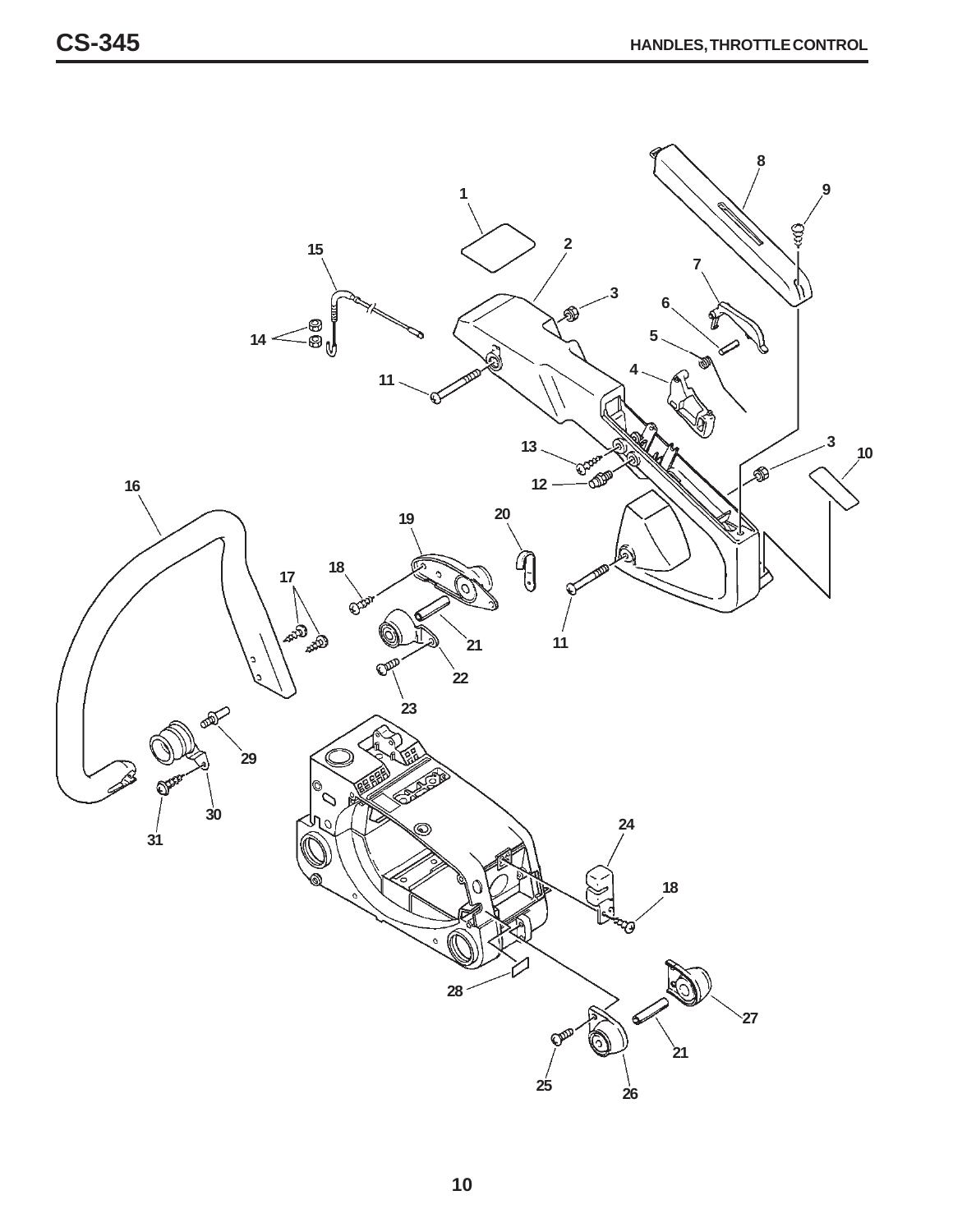|                | ITEM PART NUMBER QTY DESCRIPTION |                |                          | <b>REMARKS</b> |
|----------------|----------------------------------|----------------|--------------------------|----------------|
|                |                                  |                |                          |                |
| 1              | 89019130131                      | $\mathbf{1}$   | LABEL, KICK BACK         |                |
| $\overline{2}$ | 35111039431                      | $\mathbf{1}$   | HANDLE, REAR             |                |
| 3              | 90051600005                      | 2              | <b>FLANGE NUT5</b>       |                |
| $\overline{4}$ | 17801039430                      | $\mathbf{1}$   | CONTROL, THROTTLE        |                |
| 5              | 17809139430                      | 1              | SPRING, THROTTLE LOCKOUT |                |
| 6              | 90033040200                      | 1              | ROLLER, 4X19.8           |                |
| $\overline{7}$ | 17809039430                      | 1              | LOCKOUT, THROTTLE        |                |
| $\,8\,$        | 35115539430                      | $\mathbf{1}$   | COVER, HANDLE            |                |
| 9              | 90025604022                      | 1              | SCREW4X22                |                |
| 10             | 89022839131                      | 1              | LABEL, CAUTION - SPANISH |                |
| 11             | 90023805057                      | $\overline{2}$ | SCREW 5X57               |                |
| 12             | 17830237930                      | $\mathbf{1}$   | LATCH, THROTTLE          |                |
| 13             | 90025304025                      | 1              | SCREW4X25                |                |
| 14             | 90050200006                      | $\overline{2}$ | NUT <sub>6</sub>         |                |
| 15             | 17800139430                      | 1              | CABLE, THROTTLE          |                |
| 16             | 35161039430                      | $\mathbf{1}$   | HANDLE, FRONT            |                |
| 17             | 90025305020                      | $\overline{2}$ | SCREW5X20                |                |
| 18             | 90023804014                      | $\overline{4}$ | SCREW4X14                |                |
| 19             | 10091039430                      | 1              | <b>CUSHION-UPPER</b>     |                |
| 20             | 15911318430                      | $\mathbf{1}$   | <b>CLIP</b>              |                |
| 21             | 10092439430                      | $\overline{2}$ | COLLAR, 5                |                |
| 22             | 10091739431                      | $\mathbf{1}$   | <b>CUSHION - UPPER</b>   |                |
| 23             | 90023804010                      | 1              | SCREW4X10                |                |
| 24             | 10092139430                      | 1              | <b>CUSHION</b>           |                |
| 25             | 90025304014                      | $\overline{2}$ | SCREW4X14                |                |
| 26             | 35162139430                      | $\mathbf{1}$   | <b>CUSHION - LOWER</b>   |                |
| 27             | 35162439430                      | 1              | <b>CUSHION-LOWER</b>     |                |
| 28             | 89015737330                      | 1              | LABEL, SWITCH            |                |
| 29             | 10091533930                      | 1              | <b>SCREW</b>             |                |
| 30             | 10091035630                      | 1              | <b>CUSHION</b>           |                |
| 31             | 90025604016                      | 1              | SCREW4X16                |                |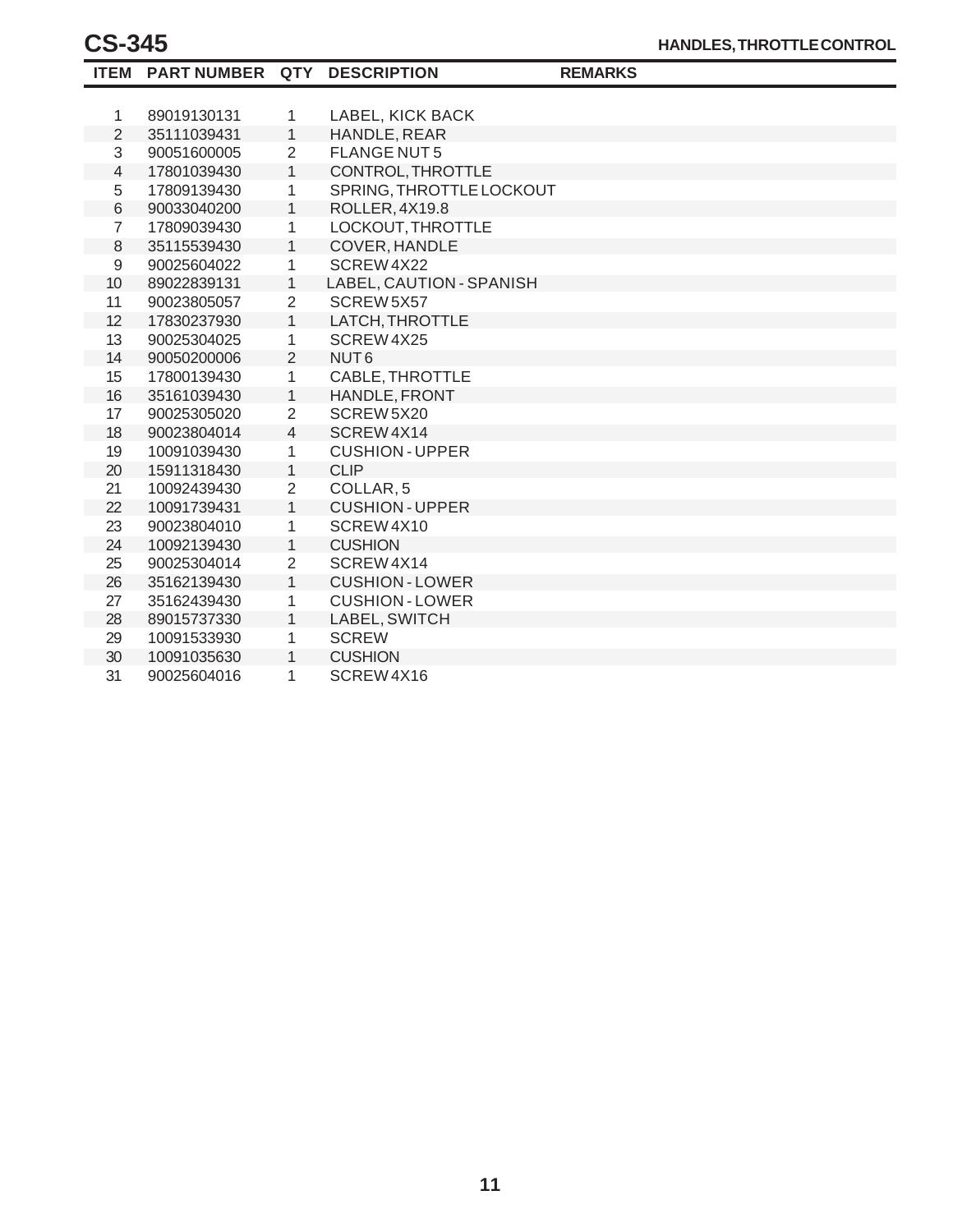

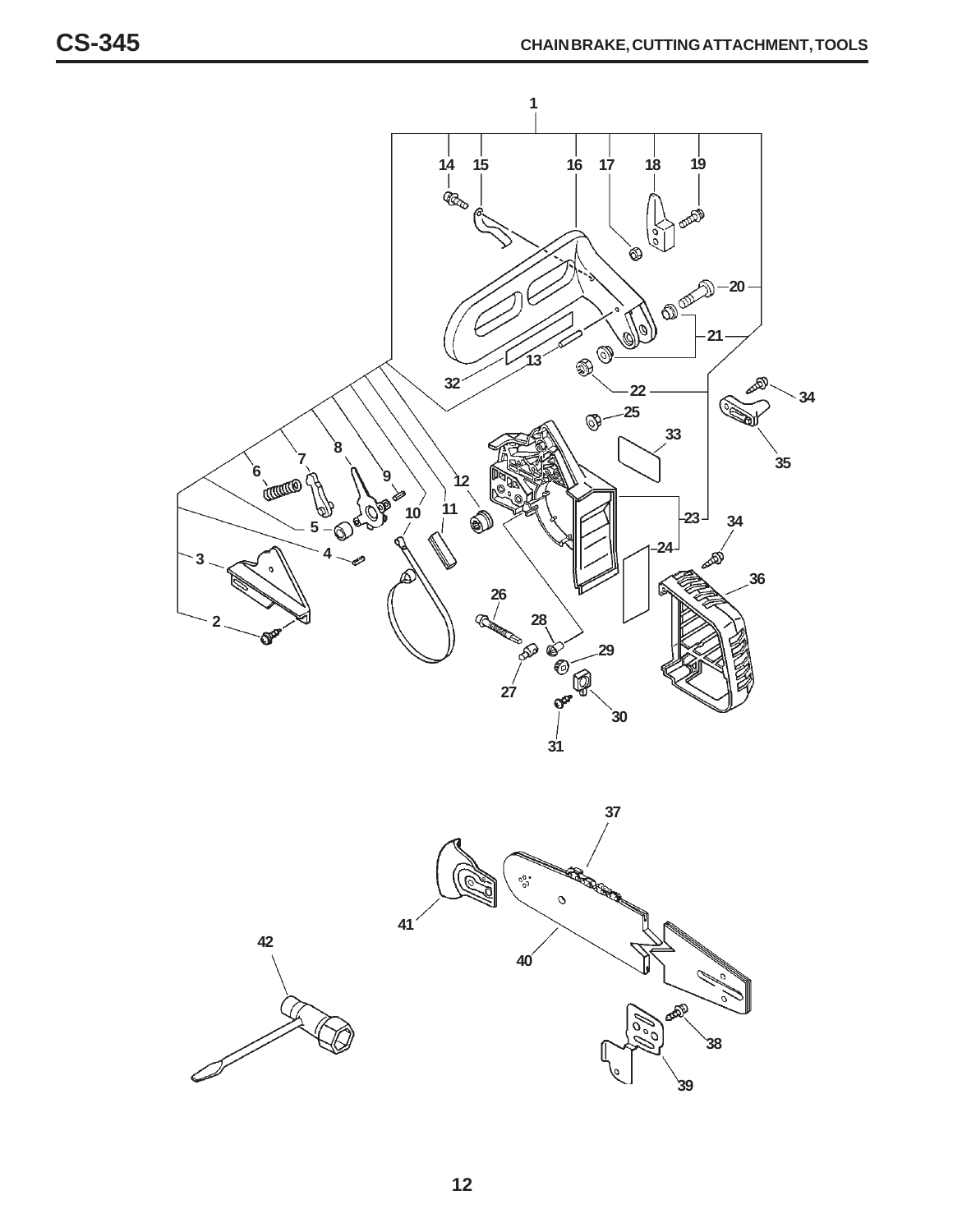| <b>ITEM</b>    | <b>PART NUMBER</b> | <b>QTY</b>     | <b>DESCRIPTION</b>     | <b>REMARKS</b>                           |
|----------------|--------------------|----------------|------------------------|------------------------------------------|
| 1              | C032000051         | 1              | <b>CHAIN BRAKE ASY</b> | INCLUDES ITEM 2-24                       |
| $\overline{2}$ | 90025304012        | 3              | SCREW4X12              |                                          |
| 3              | 43331039530        | 1              | COVER, BRAKE           |                                          |
| 4              | 90034225012        | 1              | PIN, SPRING 2.5X12     |                                          |
| 5              | 43311635430        | 1              | SPACER 8               |                                          |
| 6              | 43312235430        | $\mathbf{1}$   | SPRING, BRAKE          |                                          |
| 7              | 43320935430        | 1              | STOPPER, BRAKE         |                                          |
| 8              | 43320835431        | 1              | CONNECTOR, BRAKE       |                                          |
| 9              | 90033040088        | 1              | ROLLER, 4X8.8          |                                          |
| 10             | 43312339530        | 1              | <b>BAND, BRAKE</b>     |                                          |
| 11             | 43331232630        | 1              | COVER, SEAL            |                                          |
| 12             | 43314235430        | 1              | ADJUSTER, BRAKE        |                                          |
| 13             | 90033040238        | 1              | ROLLER, 4X23.8         |                                          |
| 14             | 90025304012        | 1              | SCREW4X12              |                                          |
| 15             | 43311439130        | 1              | <b>SPRING</b>          |                                          |
| 16             | 43314739131        | 1              | LEVER, BRAKE           |                                          |
| 17             | 90050000004        | $\overline{2}$ | NUT <sub>4</sub>       |                                          |
| 18             | 43317139630        | $\mathbf{1}$   | <b>WEIGHT, BRAKE</b>   |                                          |
| 19             | 90023804022        | $\overline{2}$ | SCREW4X22              |                                          |
| 20             | 9131805032         | 1              | SCREW5X32              |                                          |
| 21             | 43316739130        | $\overline{2}$ | <b>SPACER</b>          |                                          |
| 22             | 90056000005        | $\mathbf{1}$   | <b>LOCKNUT</b>         |                                          |
| 23             | C300000041         | 1              | <b>GUARD, SPROCKET</b> | <b>INCLUDES ITEM 24</b>                  |
| 24             | V341000000         | $\mathbf{1}$   | DEFLECTOR, HEAT        |                                          |
| 25             | 43301903933        | $\overline{2}$ | <b>FLANGE NUT6</b>     |                                          |
| 26             | V203000041         | 1              | BOLT <sub>5</sub>      |                                          |
| 27             | C309000030         | 1              | TENSIONER, CHAIN       |                                          |
| 28             | V651000001         | 1              | GEAR, BEVEL            |                                          |
| 29             | V651000011         | 1              | GEAR, BEVEL            |                                          |
| 30             | V355000140         | 1              | <b>COLLAR</b>          |                                          |
| 31             | 90025304012        | 1              | SCREW4X12              |                                          |
| 32             | X524000790         | 1              | LABEL, BAR & CHAIN     |                                          |
| 32             | X524000810         | $\mathcal I$   | LABEL, BAR & CHAIN     | CANADA SERIAL NUMBERS: 04001001-04999999 |
| 33             | X503002920         | 1              | LABEL, MODEL           |                                          |
| 34             | 90025305020        | 3              | SCREW5X20              |                                          |
| 35             | 43302635430        | 1              | CATCHER, CHAIN         |                                          |
| 36             | A320000031         | 1              | <b>COVER, MUFFLER</b>  |                                          |
|                |                    |                |                        |                                          |
| 37             | 917045             | 1              | CHAIN, SAW 91VG-45E    |                                          |
| 37             | 917052             | 1              | CHAIN, SAW 91VG-52E    |                                          |
| 37             | 917057             | 1              | CHAIN, SAW 91VG-57E    |                                          |
| 38             | 90025304010        | 1              | SCREW4X10              |                                          |
| 39             | 43301239131        | 1              | PLATE, GUIDE           |                                          |
| 40             | 120374501          | 1              | BAR, GUIDE - 12"       |                                          |
| 40             | 140375201          | 1              | BAR, GUIDE - 14"       |                                          |
| 40             | 160375701          | 1              | BAR, GUIDE - 16"       |                                          |
| 41             | 2894901            | 1              | <b>KICK GUARD KIT</b>  |                                          |
| 42             | 89541039130        | 1              | WRENCH, W/SCREWDRIVER  |                                          |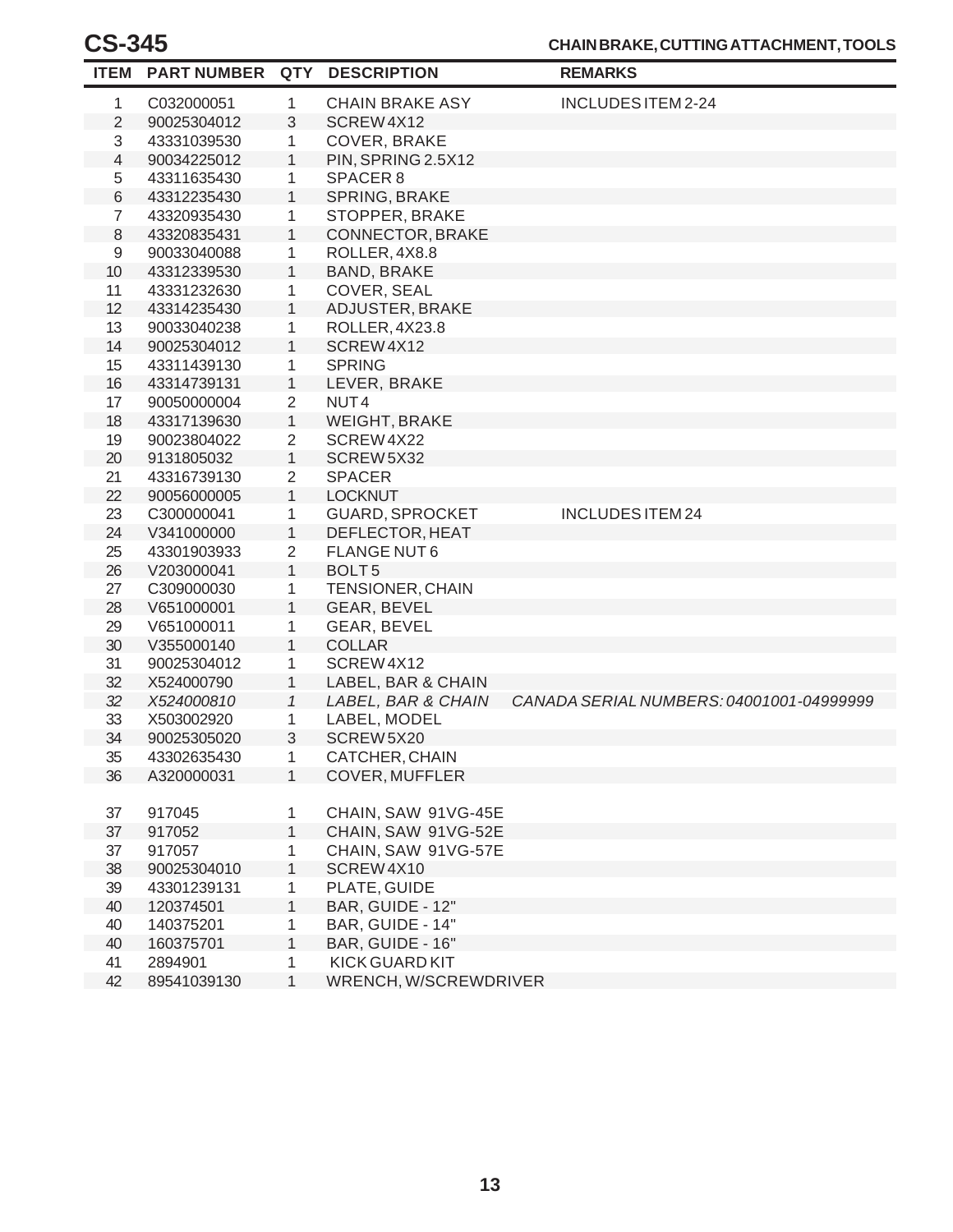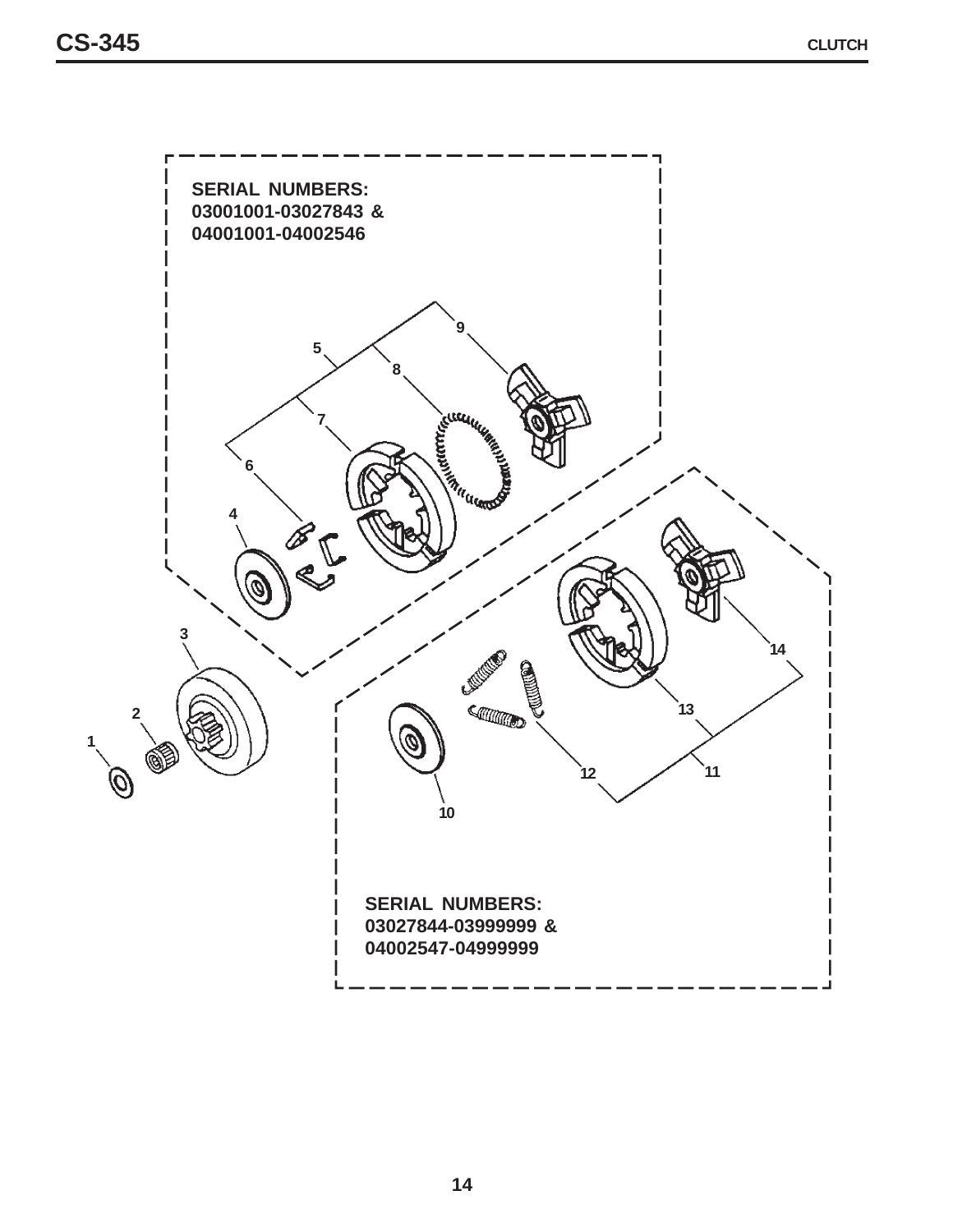| <b>ITEM</b>     | PART NUMBER QTY DESCRIPTION |              |                                                       | <b>REMARKS</b>             |  |
|-----------------|-----------------------------|--------------|-------------------------------------------------------|----------------------------|--|
|                 |                             |              |                                                       |                            |  |
|                 | 17501439130                 | 1.           | <b>WASHER, CLUTCH</b>                                 |                            |  |
| $\mathcal{P}$   | 17501235630                 | 1.           | <b>BEARING, NEEDLE</b>                                |                            |  |
| 3               | 17500539132                 | 1.           | DRUM, CLUTCH                                          |                            |  |
|                 |                             |              |                                                       |                            |  |
|                 |                             |              | SERIAL NUMBERS: 03001001-03027843 & 04001001-04002546 |                            |  |
| 4               | 17501939430                 |              | PLATE, CLUTCH                                         |                            |  |
| 5               | A056000010                  | $\mathbf{1}$ | <b>CLUTCH ASY</b>                                     | INCLUDES ITEM 6-9          |  |
| 6               | 17502259530                 | 3            | <b>CLIP, SPRING</b>                                   |                            |  |
| $\overline{7}$  | P021000270                  | $\mathbf{1}$ | CLUTCH SHOE SET                                       |                            |  |
| 8               | 17501839430                 | 1.           | SPRING, CLUTCH                                        |                            |  |
| 9               | A552000000                  |              | HUB, CLUTCH                                           |                            |  |
|                 |                             |              |                                                       |                            |  |
|                 |                             |              | SERIAL NUMBERS: 03027844-03999999 & 04002547-04999999 |                            |  |
| 10              | A551000010                  |              | PLATE, CLUTCH                                         |                            |  |
| 11              | A056000070                  | 1            | <b>CLUTCH ASY</b>                                     | <b>INCLUDES ITEM 12-14</b> |  |
| 12 <sup>°</sup> | V451000470                  | 3            | <b>SPRING, CLUTCH</b>                                 |                            |  |

- 13 1 CLUTCH SHOE SET
	- 14 A552000020 1 HUB, CLUTCH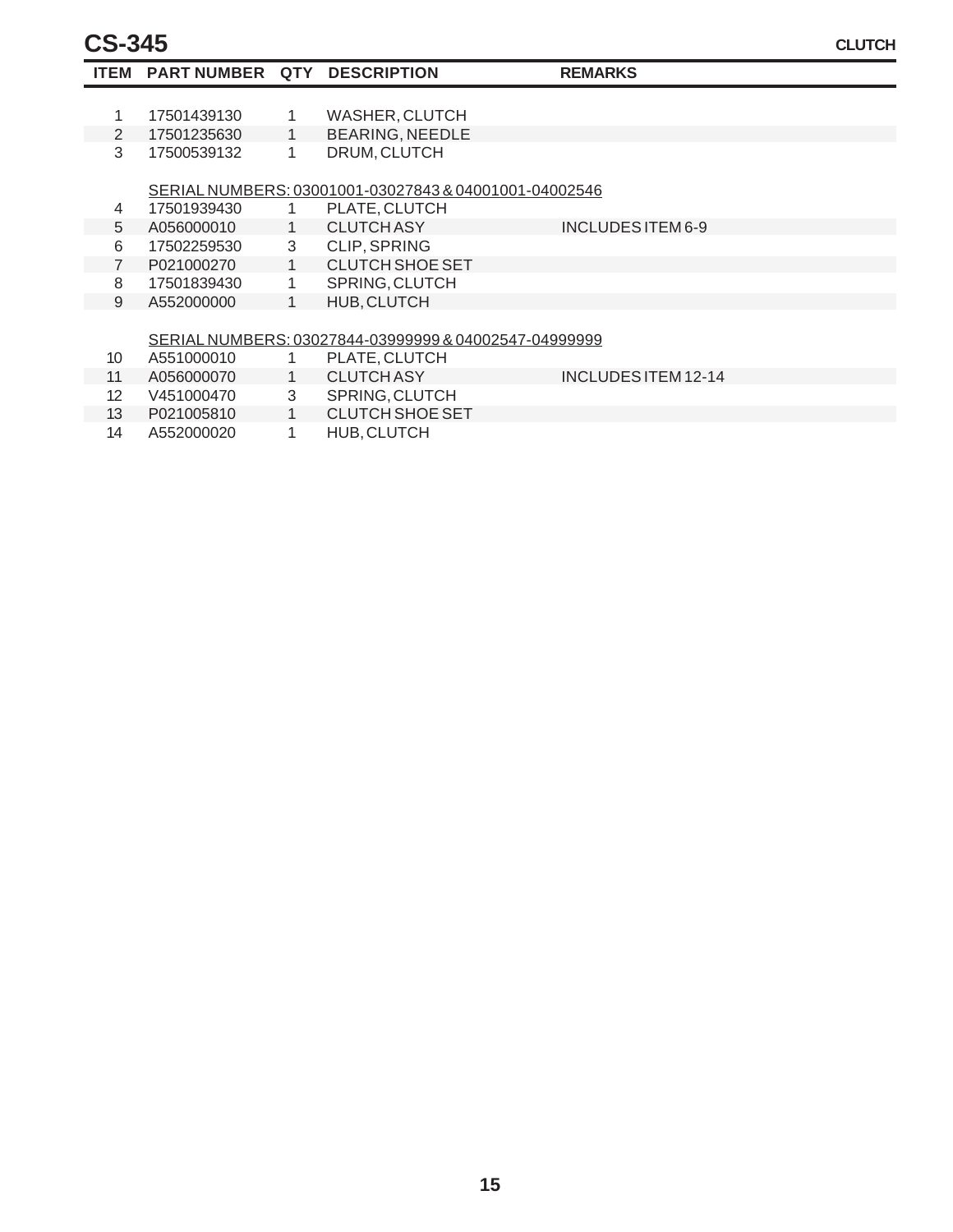